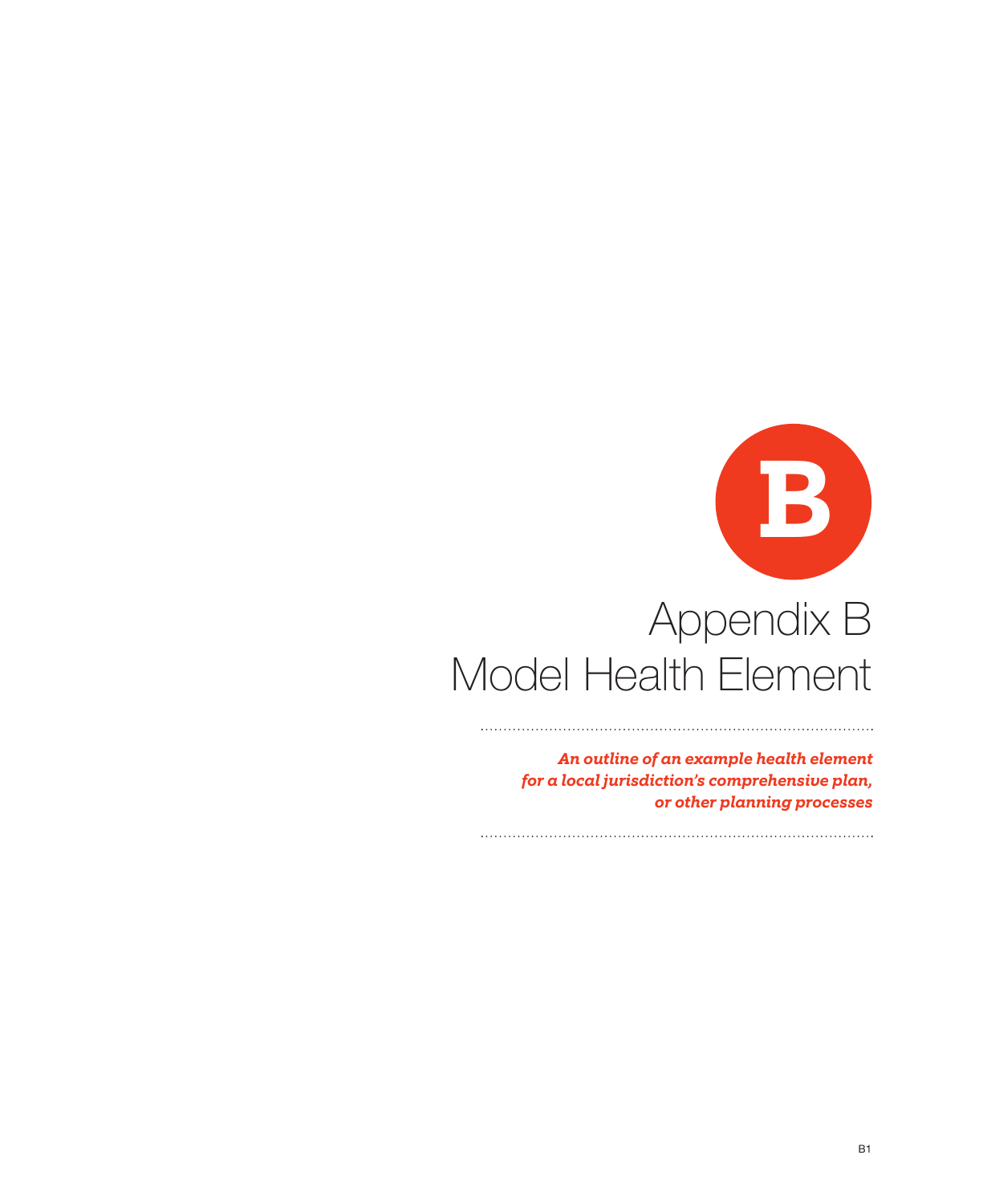#### **APPENDIX B**

# Model Health Element

#### **SECTION I: INTRODUCTION**

#### A. Purpose Statement

*The statement should provide a foundation for how the community addresses the relationship of health and the built environment. How does the community view its future health and wellness? What actions are needed to implement the community's vision for its future?*

#### B. Assessment and Conclusions

*What current conditions exist regarding health and the built environment? Summarize any evaluation or assessment that addresses health as it relates to various aspects of community. In addition to traditional health indicators, also address the health aspects of the community's ecosystem, equity and access, building construction and siting, economic opportunity and education, housing, and safety.*

# **SECTION II: GOALS, OBJECTIVES, POLICIES**

#### Topic: Health and the Natural Environment

1.1: Clean Land and Soils Goal **Objective** Policies

1.2: Clean Water Goal **Objective** Policies

1.3: Clean Air and Climate Goal **Objective** Policies

#### Topic: Health and the Built Environment

2.1: Healthy Communities, Development Patterns, Community Design Goal **Objective** 

**Policies** 

#### **TERMS**

*Goal:* A broad statement of a community's vision for a desired future condition.

*Objective:* A specific outcome to guide actions to achieve a goal.

*Policy:* A formal statement adopted by a community's officials to direct or guide decisions, actions, and approvals.

#### **EXAMPLE**

#### Topic: Health and the Natural Environment

*Goal:* The community will have a clean and healthy natural environment that is supports human well-being and wildlife.

*Objective:* All land and soils are clean for ecological functions to occur and for safe use by residents of the community.

*Policies:* Remediate any superfund sites to conditions at or better than establish standards prior to approving development.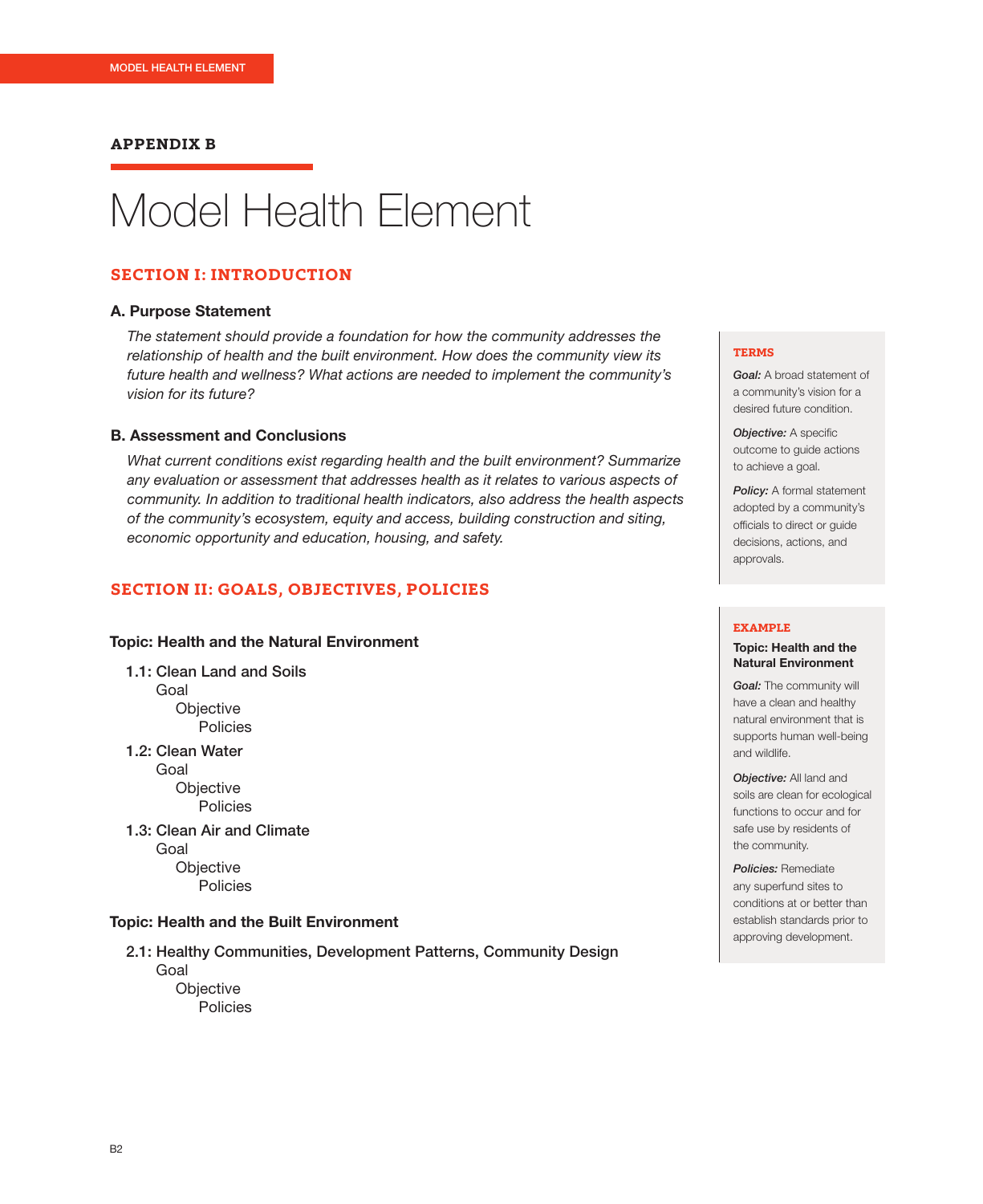2.2: Housing for All, Healthy Homes and Neighborhoods, Preventing Displacement Goal **Objective**  Policies 2.3: Resilient Economy, Reducing Poverty Goal **Objective**  Policies 2.4: Healthy Connections, Mobility and Accessibility for All Goal Objective Policies 2.5: Services and Infrastructure, Reduce/Recycle/Reuse Goal **Objective**  Policies Topic: Health and Public Safety 3.1: Safe Places, Safe Environments Goal **Objective**  Policies 3.2: Prevention Goal Objective Policies 3.3: Hazards Reductions, Mitigation Goal Objective Policies 3.4: Emergency Response Goal Objective Policies Topic: Systems of Health Care 4.1: Service Delivery Goal Objective Policies 4.2: Care Systems Goal **Objective**  Policies 4:3: Care for the Whole Person, Body/Mind/Spirit

Goal

**Objective** Policies